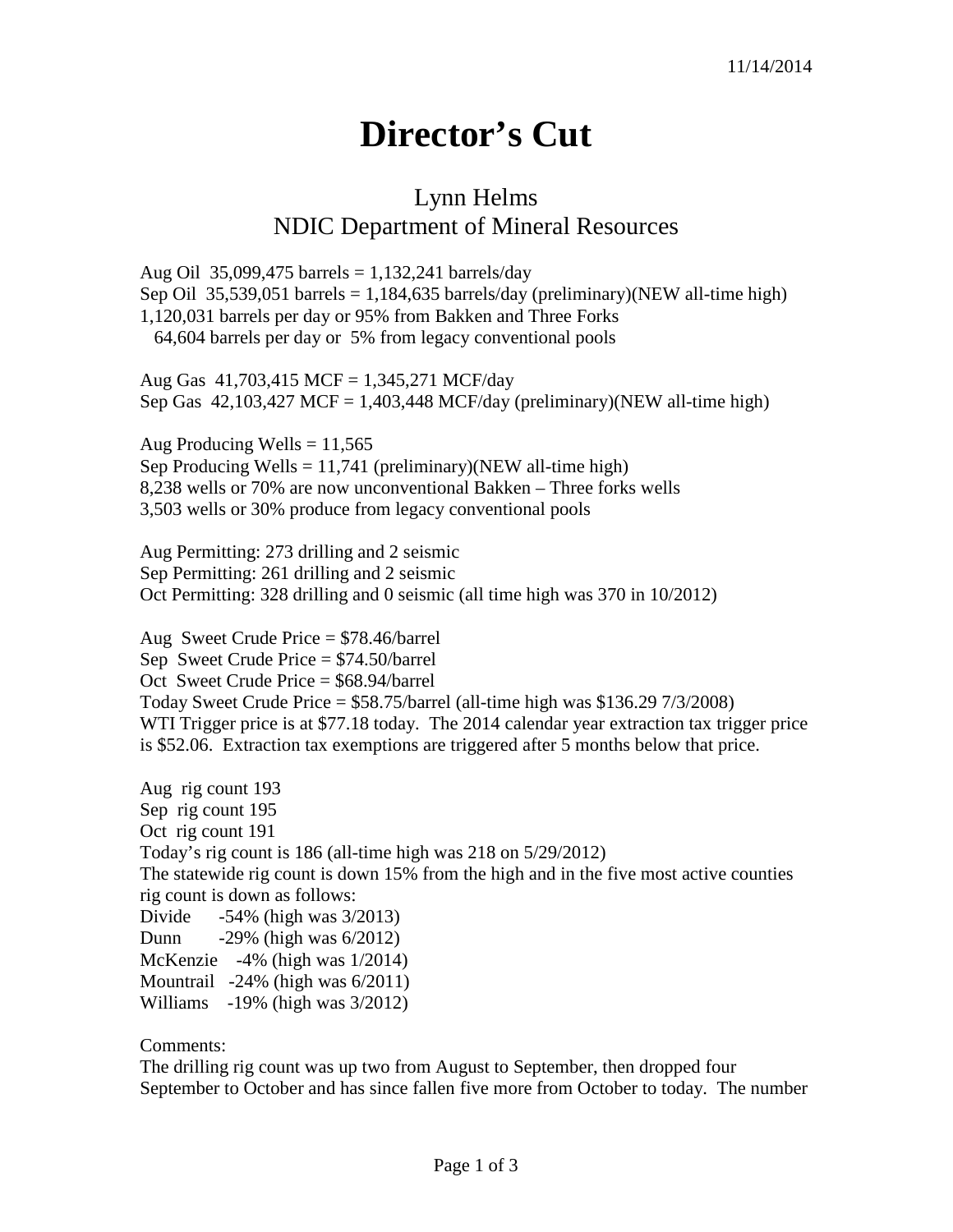of well completions decreased from 272 in August to 176 in September. The primary cause is the focus on flaring reduction. Several operators have reported postponing completion work to achieve the NDIC gas capture goals. There were no major precipitation events, but there were 5 days with wind speeds in excess of 35 mph (too high for completion work).

Over 95% of drilling still targets the Bakken and Three Forks formations.

The drillers and completion crews pretty much kept pace in September. At the end of September there were about 610 wells waiting on completion services, an increase of 10.

Crude oil take away capacity is expected to remain adequate as long as rail deliveries to coastal refineries keep growing.

Rig count in the Williston Basin is no longer increasing. Utilization rate for rigs capable of 20,000+ feet remains above 90%, and for shallow well rigs (7,000 feet or less) about 60%.

Drilling permit activity plateaued as operators worked on their summer programs and planned locations for next winter.

The number of rigs actively drilling on federal surface in the Dakota Prairie Grasslands is unchanged at 6.

Activity on the Fort Berthold Reservation is as follows 25 drilling rigs (9 on fee lands and 16 on trust lands) 377,198 barrels of oil per day (146,280 from trust lands & 230,918 from fee lands) 1,342 active wells (1,023 on trust lands & 319 on fee lands) 148 wells waiting on completion 344 approved drilling permits (265 on trust lands & 79 on fee lands) 2,026 additional potential future wells (1,245 on trust lands & 781 on fee lands)

Seismic activity is up with 7 surveys active/recording, 0 remediating, 0 suspended, and 5 permitted. There are now 3 buried arrays in North Dakota for monitoring and optimizing hydraulic fracturing.

North Dakota leasing activity is very low, consisting mostly of renewals and top leases in the Bakken - Three Forks area.

US natural gas storage is now 7% below the five-year average indicating slowly increasing prices in the future. North Dakota shallow gas exploration could be economic at future gas prices. As you are aware there is some exploration underway in Emmons County. The first well will be on confidential status until 12/23/14.

The price of natural gas delivered to Northern Border at Watford City is up \$0.29 to \$3.74/MCF. This results in a current oil to gas price ratio of 16 to 1. The percentage of